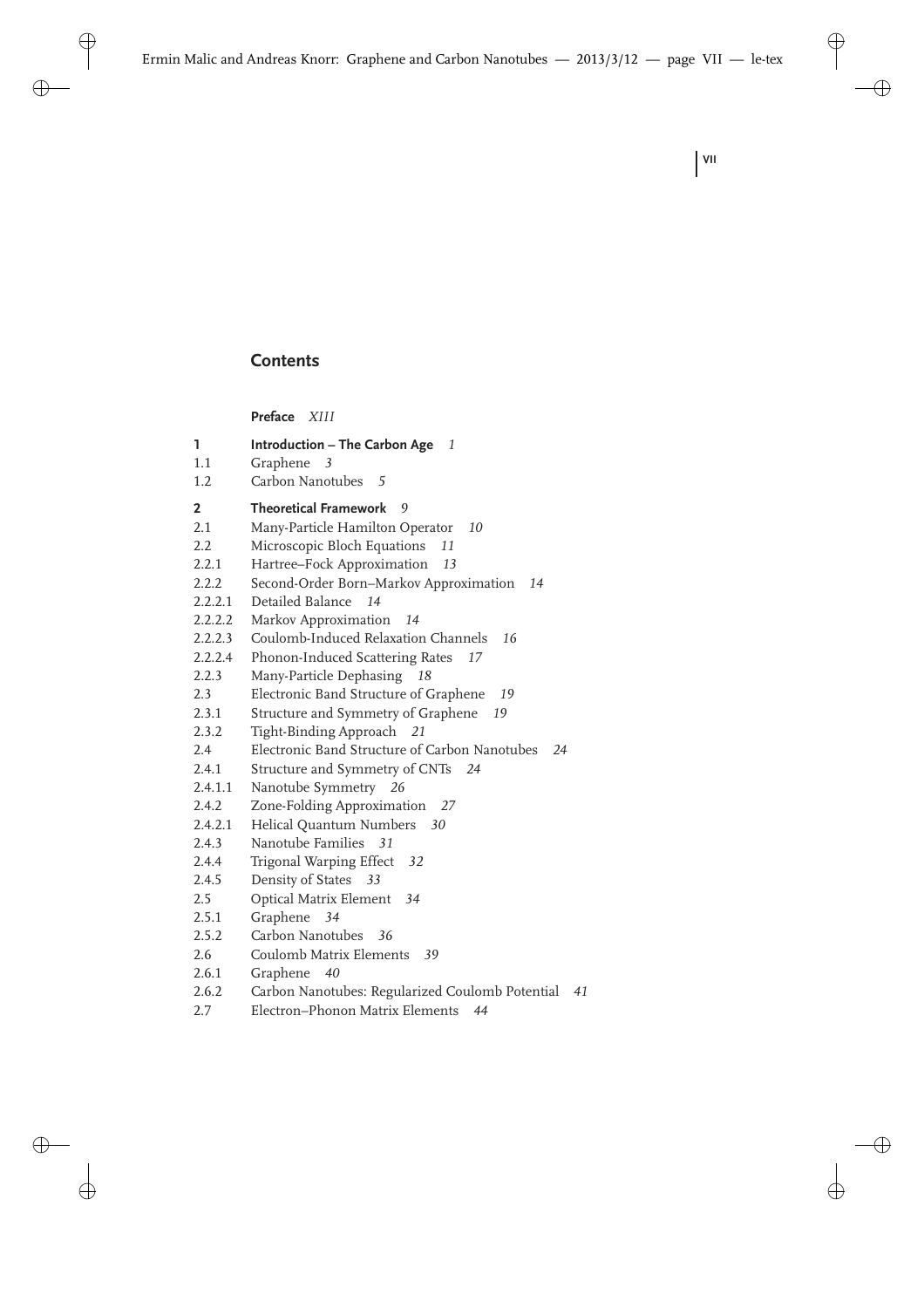**VIII** *Contents*

| 2.7.1        | Graphene: Kohn Anomalies<br>45                                                                          |
|--------------|---------------------------------------------------------------------------------------------------------|
| 2.7.1.1      | Optical Phonons<br>45                                                                                   |
| 2.7.1.2      | <b>Acoustic Phonons</b><br>46                                                                           |
| 2.7.2        | Carbon Nanotubes<br>47                                                                                  |
| 2.8          | Macroscopic Observables<br>47                                                                           |
| 2.8.1        | Absorption Coefficient<br>48                                                                            |
| 2.8.2        | Differential Transmission<br>49                                                                         |
| 3            | Experimental Techniques for the Study of Ultrafast Nonequilibrium Carrier<br>Dynamics in Graphene<br>51 |
|              | Guest article by Stephan Winnerl                                                                        |
|              | The Principle of Pump-Probe Experiments                                                                 |
| 3.1<br>3.1.1 | 51<br>Introduction to the Technique                                                                     |
| 3.1.2        | - 52<br>54                                                                                              |
|              | Technical Realization of Pump-Probe Experiments                                                         |
| 3.1.3        | Temporal Resolution<br>56                                                                               |
| 3.1.4<br>3.2 | Artifacts in Pump-Probe Signals<br>56<br>Characteristics of Short Radiation Pulses<br>58                |
| 3.2.1        | The Fourier Limit 58                                                                                    |
|              |                                                                                                         |
| 3.2.2        | Auto-Correlation as a Technique to Characterize Short Radiation<br>Pulses<br>- 59                       |
| 3.2.3        | Chirped Pulses<br>61                                                                                    |
| 3.3          | Sources of Short Infrared and Terahertz Radiation Pulses<br>63                                          |
| 3.3.1        | The Titanium-Sapphire Laser<br>63                                                                       |
| 3.3.2        | Optical Parametric Generation and Amplification<br>65                                                   |
| 3.3.3        | Difference-Frequency Generation<br>66                                                                   |
| 3.3.4        | Generation of Single-Cycle Terahertz Radiation with Photoconductive                                     |
|              | Antennas<br>67                                                                                          |
| 3.3.5        | The Free-Electron Laser<br>69                                                                           |
| 3.3.6        | Generation of a Femtosecond White-Light Continuum<br>71                                                 |
| 3.4          | Single-Color and Two-Color Pump-Probe Experiments on Graphene<br>72                                     |
| 3.4.1        | Graphene Samples<br>72                                                                                  |
| 3.4.2        | Review of Single-Color Experiments<br>75                                                                |
| 3.4.3        | Review of Two-Color Experiments<br>76                                                                   |
| Part One     | Electronic Properties - Carrier Relaxation Dynamics<br>83                                               |
| 4            | <b>Relaxation Dynamics in Graphene</b><br>85                                                            |
| 4.1          | <b>Experimental Studies</b><br>85                                                                       |
| 4.1.1        | High-Resolution Experiment in the Infrared<br>86                                                        |
| 4.1.2        |                                                                                                         |
|              | Pump-Probe Experiment Close to the Dirac Point<br>88                                                    |
| 4.2          | Relaxation Channels in Graphene<br>90                                                                   |
| 4.2.1        | Coulomb-Induced Relaxation Channels<br>90                                                               |
| 4.2.2        | Auger Scattering Channels<br>91                                                                         |
| 4.2.3        | Phonon-Induced Relaxation Channels<br>92                                                                |

4.4 Carrier Dynamics *96*

I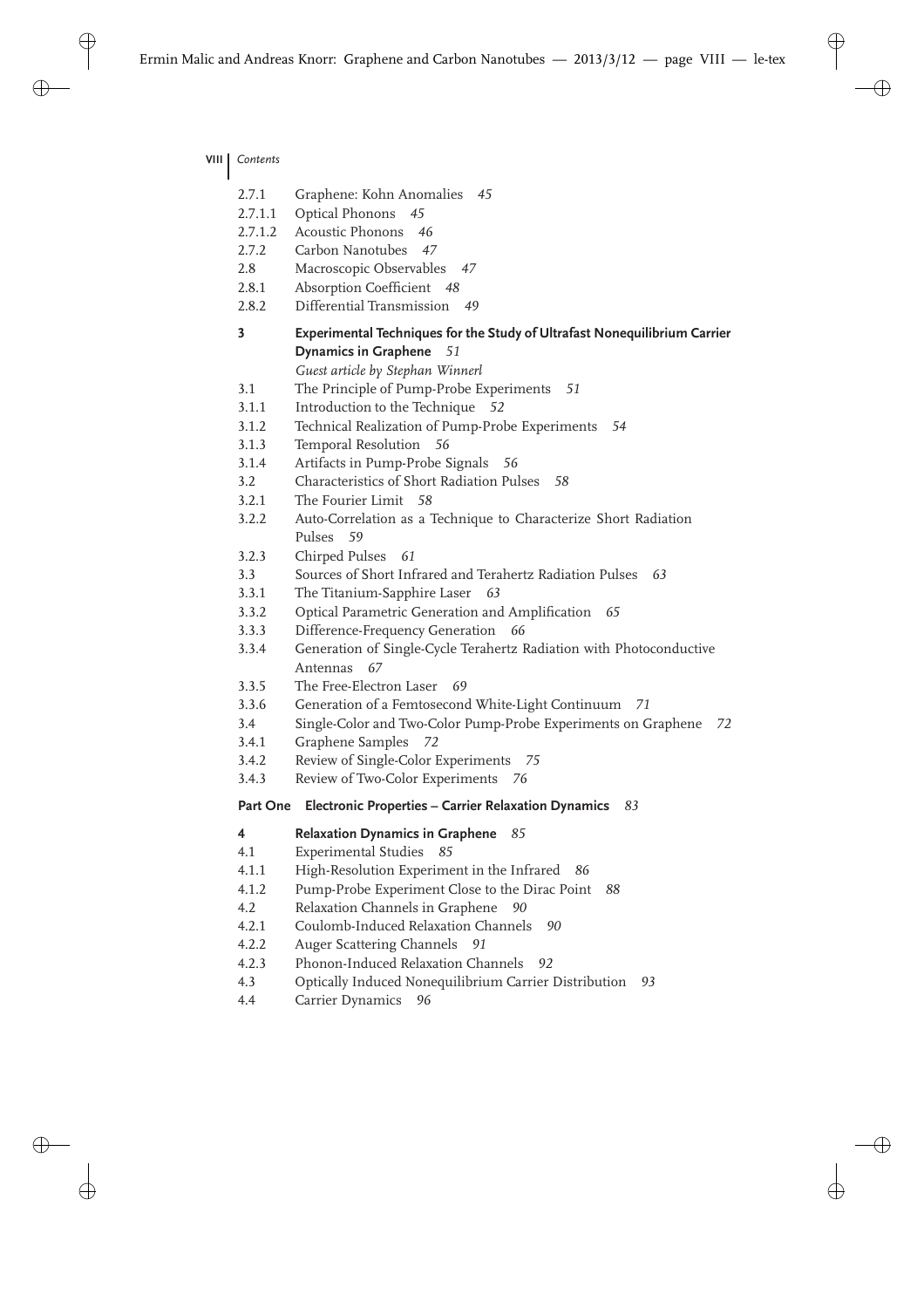*Contents* **IX**

4.4.1 Orientational Relaxation toward an Isotropic Carrier Distribution *98* 4.4.2 Thermalization of the Excited Carrier System *102* 4.4.3 Energy Dissipation and Carrier Cooling *103* 4.4.3.1 Energy Dissipation *104* 4.4.3.2 Temperature and Chemical Potential *105* 4.4.4 Time- and Momentum-Resolved Relaxation Dynamics *107* 4.4.5 Differential Transmission Spectra *108* 4.5 Phonon Dynamics *110* 4.5.1 Momentum-Resolved Dynamics *110* 4.5.2 Time-Resolved Dynamics *113* 4.5.3 Momentum- and Time-Resolved Dynamics *115* 4.6 Pump Fluence Dependence *116* 4.6.1 Thermalization *116* 4.6.2 Isotropic Carrier Distribution *118* 4.6.3 Phonon Occupation *119* 4.6.4 Microscopic Polarization *120* 4.6.5 Differential Transmission Spectra *121* 4.6.6 Saturation Behavior *122* 4.6.7 Temperature and Chemical Potential *125* 4.6.8 Energy Density *126* 4.7 Influence of the Substrate *127* 4.8 Auger-Induced Carrier Multiplication *130* 4.8.1 Coulomb-Induced Relaxation Dynamics *132* 4.8.2 Influence of Phonon-Induced Recombination Processes *133* 4.8.3 Pump-Fluence Dependence *134* 4.8.4 Analytic Description of the Carrier Multiplication *135* 4.9 Optical Gain *137* 4.10 Relaxation Dynamics near the Dirac Point *141* **5 Carrier Dynamics in Carbon Nanotubes** *145* 5.1 Experimental Studies *145* 5.2 Phonon-Induced Relaxation Dynamics *148* 5.2.1 Scattering via Optical Phonons *149* 5.2.2 Scattering with Acoustic Phonons *152* 5.2.3 Scattering Driven by Both Optical and Acoustic Phonons *152* 5.2.4 Dependence on the Excitation Energy *154* 5.2.5 Diameter and Chirality Dependence *155* 5.2.6 Intersubband Relaxation Channels *156* 5.3 Coulomb-Induced Quantum-Kinetic Carrier Dynamics *158* 5.3.1 Non-Markov Relaxation Dynamics *159* 5.3.2 Influence of the Surrounding Medium *162* 5.3.3 Excitation-Induced Dephasing *162*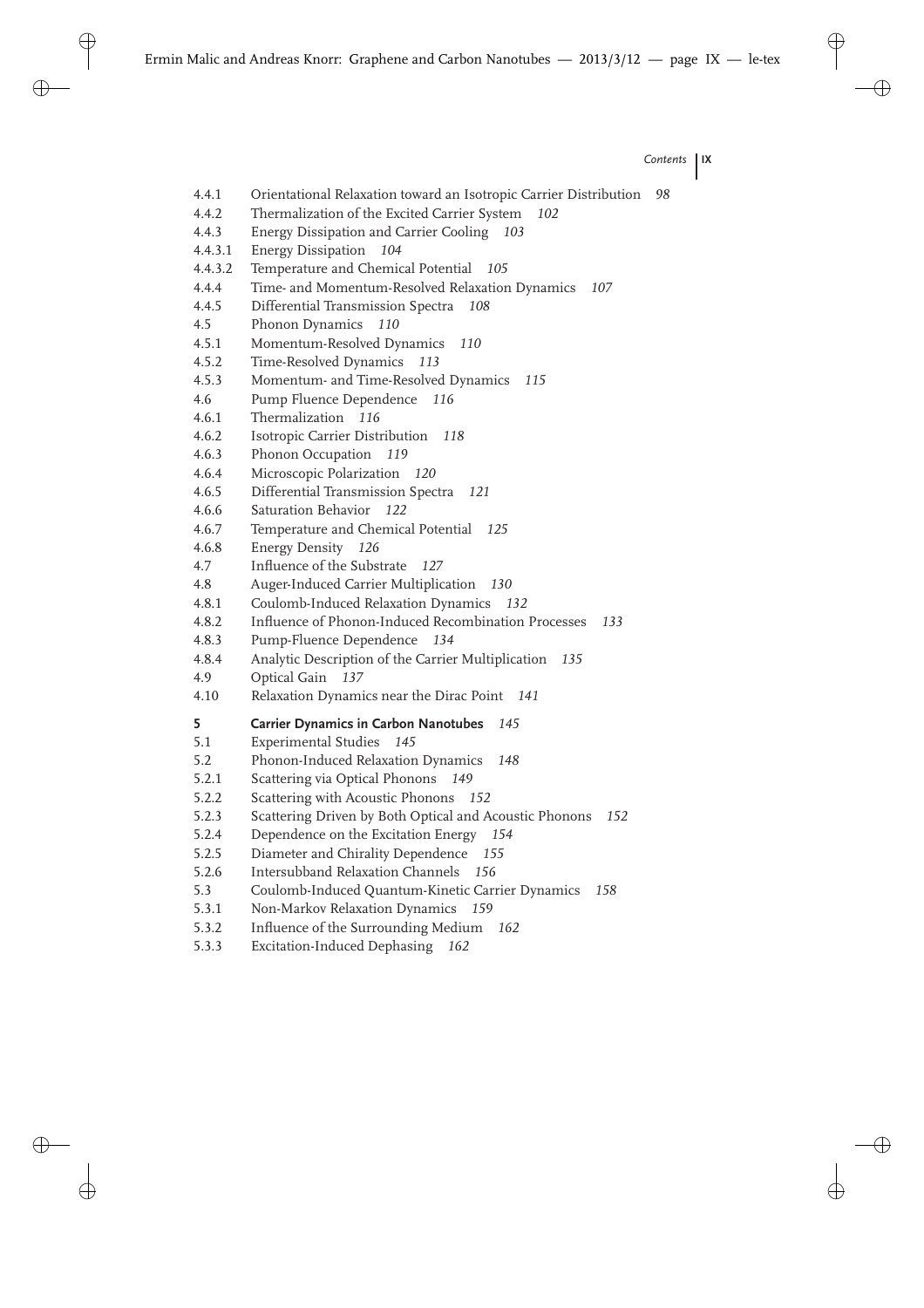**X** *Contents*

|         | Part Two Optical Properties - Absorption Spectra<br>165  |  |
|---------|----------------------------------------------------------|--|
| 6       | Absorption Spectra of Carbon Nanotubes<br>167            |  |
| 6.1     | <b>Experimental Studies</b><br>167                       |  |
| 6.1.1   | <b>Excitonic Absorption Spectra</b><br>168               |  |
| 6.1.2   | Optical Assignment of Nanotubes<br>170                   |  |
| 6.1.3   | Functionalized Carbon Nanotubes<br>171                   |  |
| 6.2     | Absorption of Semiconducting Carbon Nanotubes<br>173     |  |
| 6.2.1   | Free-Particle Spectra<br>173                             |  |
| 6.2.2   | Coulomb-Renormalized Spectra<br>176                      |  |
| 6.2.3   | Excitonic Spectra<br>178                                 |  |
| 6.2.4   | Diameter and Chirality Dependence<br>180                 |  |
| 6.2.4.1 | <b>Transition Energy</b><br>180                          |  |
| 6.2.4.2 | <b>Excitonic Binding Energy</b><br>182                   |  |
| 6.2.4.3 | Oscillator Strength (Transition Intensity)<br>183        |  |
| 6.2.5   | Excited Excitonic Transitions<br>187                     |  |
| 6.2.6   | Influence of the Surrounding Medium<br>189               |  |
| 6.3     | Absorption of Metallic Carbon Nanotubes<br>192           |  |
| 6.3.1   | Free-Particle Spectra<br>193                             |  |
| 6.3.2   | Excitonic Spectra<br>194                                 |  |
| 6.3.2.1 | Comparison to Semiconducting Nanotubes<br>195            |  |
| 6.3.2.2 | Trigonal Warping Effect<br>196                           |  |
| 6.3.3   | Diameter and Chirality Dependence<br>196                 |  |
| 6.3.3.1 | <b>Transition Energy</b><br>197                          |  |
| 6.3.3.2 | <b>Excitonic Binding Energy</b><br>198                   |  |
| 6.3.3.3 | Oscillator Strength<br>199                               |  |
| 6.3.4   | Rayleigh Scattering Spectra<br>201                       |  |
| 6.3.5   | Phonon-Induced Side-Peaks<br>204                         |  |
| 6.4     | Absorption of Functionalized Carbon Nanotubes<br>208     |  |
| 6.4.1   | Spiropyran-Functionalized Nanotubes<br>209               |  |
| 7       | <b>Absorption Spectrum of Graphene</b> 215               |  |
| 7.1     | Experimental Studies 215                                 |  |
| 7.2     | Absorbance and Conductivity in Graphene<br>- 216         |  |
| 7.2.1   | Free-Particle Absorbance 218                             |  |
| 7.2.2   | Excitonic Absorbance 220                                 |  |
|         | Appendix A Introduction to the Appendices<br>223         |  |
| A.1     | Microscopic Processes in Carbon Nanostructures<br>223    |  |
| A.2     | Outline of the Theoretical Description<br>225            |  |
|         | Appendix B Observables in Optical Experiments<br>227     |  |
| B.1     | Temporal and Spectral Information in Measurements<br>227 |  |
| B.2     | Intensity-Related Optical Observables<br>230             |  |
| B.2.1   | Linear Optics<br>230                                     |  |
| B.2.2   | Nonlinear Signals<br>231                                 |  |
|         |                                                          |  |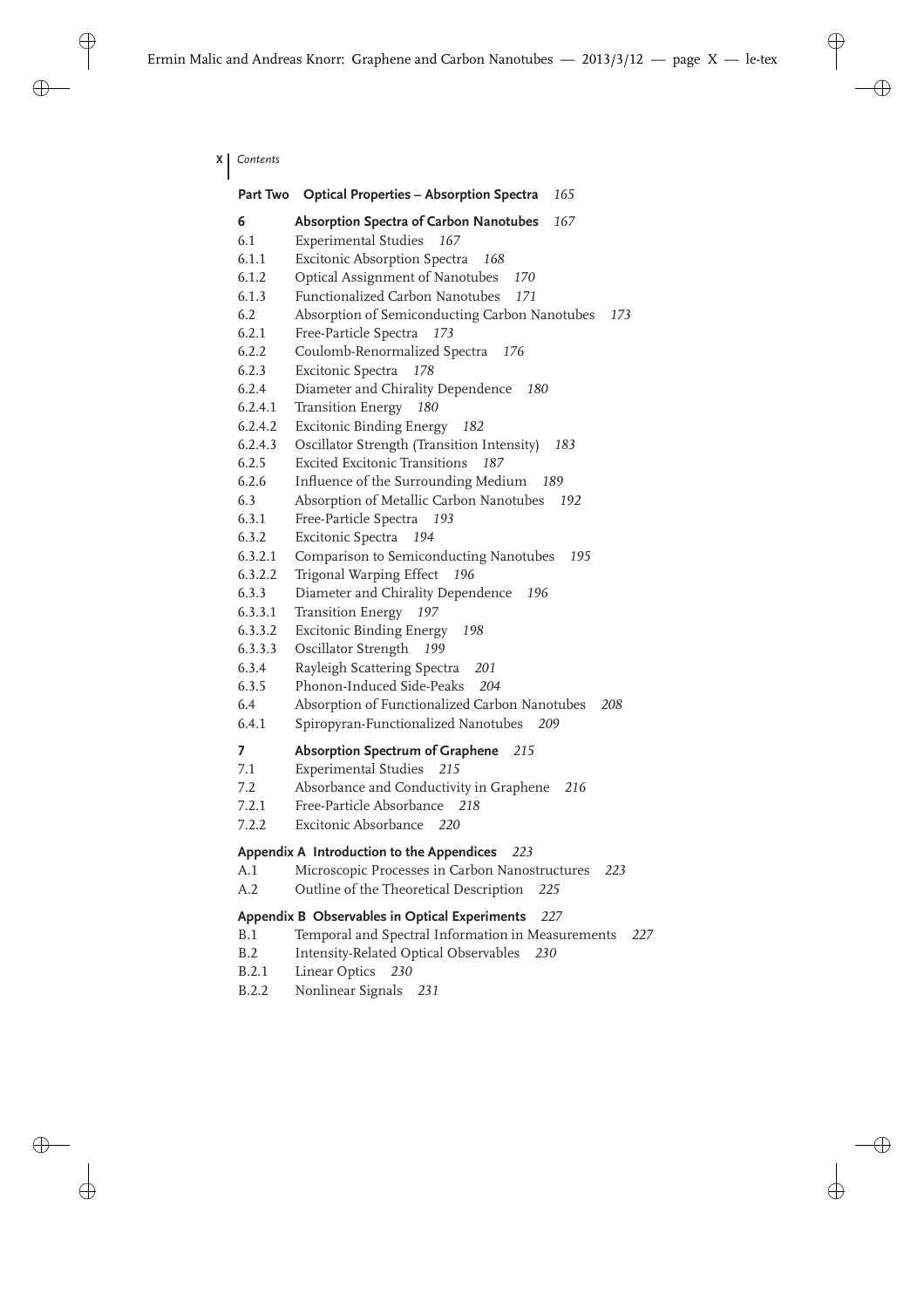- B.3 Specific Solutions of the Wave Equation for Graphene and Carbon Nanotubes *231*
- B.3.1 Normal Incidence on a Stack of Graphene Layers *232*
- B.3.1.1 Absorption in a Single Graphene Layer *234*
- B.3.1.2 Enhancement of the Radiation Coupling in a Stack of Many Graphene Layers *236*
- B.3.2 Light Propagation through Dispersed Carbon Structures *236*
- B.3.3 Light Scattering from Single Carbon Structures *238*
- B.4 Differential Transmission *239*

## **Appendix C Second Quantization** *241*

- C.1 Lagrange Formalism for Particles *242*
- C.1.1 Law of Least Action for Particle Dynamics *242*
- C.1.2 Lagrange Equations for Many Particles *244*
- C.2 Lagrange Formalism for Fields *246*
- C.2.1 Law of Least Action for Fields *246*
- C.2.2 Euler–Lagrange Equations for Fields *247*
- C.2.3 Schrödinger Field in a Potential *248*
- C.2.4 Maxwell Field *249*
- C.2.4.1 Free Static Electric Field *249*
- C.2.4.2 Free Electromagnetic Field in Vacuum *249*
- C.3 Quantization of Free Fields *251*
- C.3.1 General Scheme for Field Quantization *251*
- C.3.2 Quantization of the Free Schrödinger Field *255*
- C.3.3 Quantization of the Free Electromagnetic Field *257*
- C.3.4 Eigenvalue Problem for the Field Modes *259*
- C.4 Quantization of Interacting Fields *261*
- C.4.1 Classical Particles in the Maxwell Field *261*
- C.4.2 Interaction of Schrödinger and Maxwell Field *263*
- C.4.3 Interaction of Different Schrödinger Fields *265*
- C.5 Electron–Phonon Interaction in Second Quantization *266*
- C.5.1 Born–Oppenheimer Scheme *266*
- C.5.2 Electron–Phonon Coupling *268*
- C.6 Many-Particle Hamilton Operator *271*
- C.7 Electron–Light Interaction *272*
- C.8 Electrons and Phonons in Periodic Solid-State Structures *273*
- C.8.1 Electrons *273*
- C.8.2 Phonons *275*

## **Appendix D Equations of Motion** *279*

- D.1 Hierarchy Problem *279*
- D.2 Macroscopic Observables *281*
- D.3 The Relevant Density Operator *284*
- D.4 Treatment of a Bath *288*